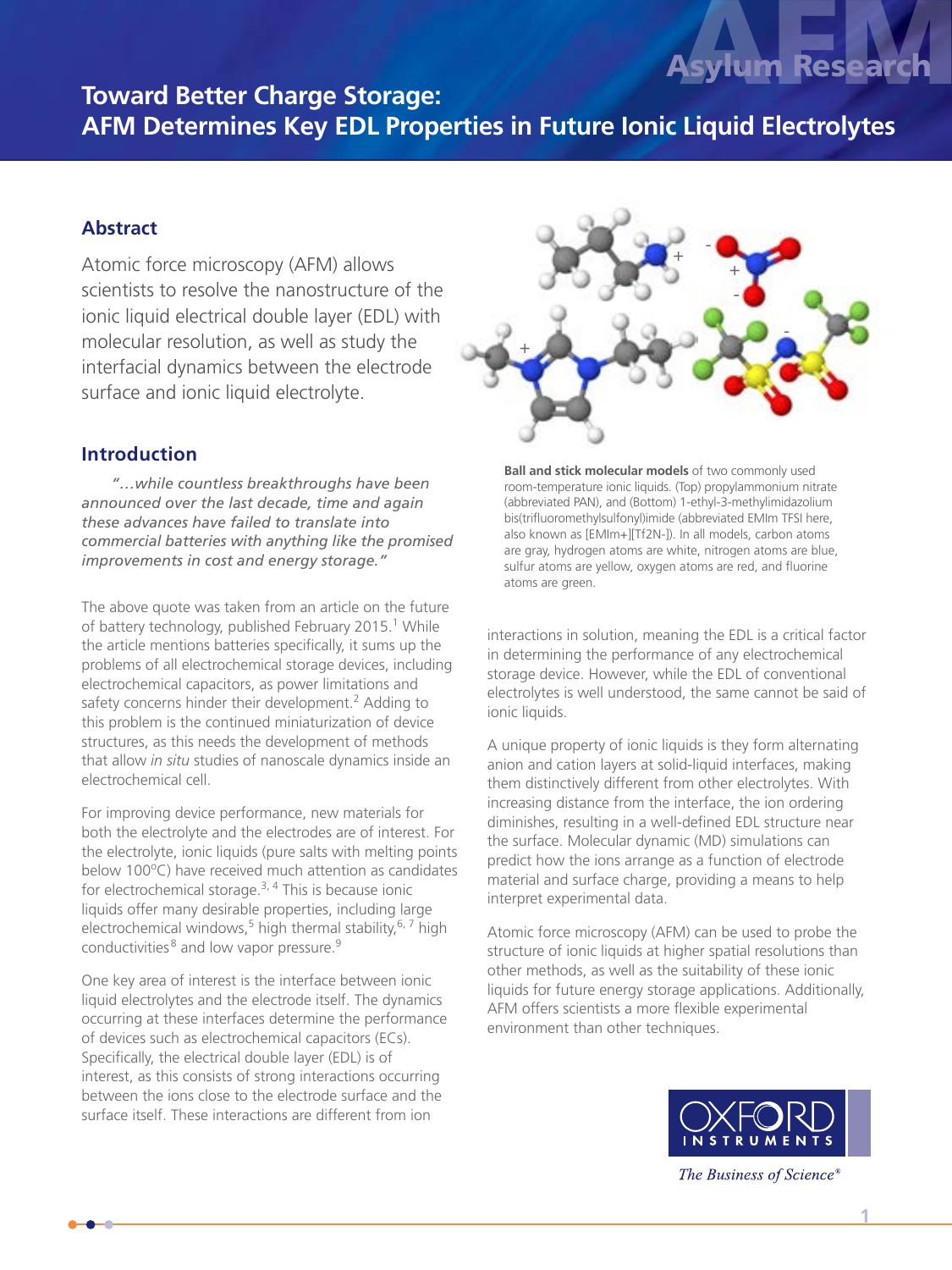# **High-Resolution AFM Imaging of the Ionic Liquid EDL**

An understanding of the interface between solids and liquids is critical in many scientific fields. This is especially true in charge storage systems, where the interface between the electrolyte and electrode affects device performance. The structure of this interface, known as the electrical double layer, is of particular interest due to the strong interactions taking place between the ions and the charged electrode surface. Upon charging and discharging, the ions within the EDL redistribute to compensate for the surface charge. However, unlike the EDL of conventional solvents, the structure of this ionic liquid EDL is not well understood.

Traditionally, scanning tunneling microscopy (STM) has been used to study the lateral structure of ionic liquid layers. However, in liquids, the strong interfacial nanostructure can interfere with the STM signal, making high-resolution imaging difficult. To overcome this limitation, the ionic liquid is often frozen and imaged under ultrahigh vacuum (UHV) conditions. However, this is also problematic because the nanostructure of the interfacial layer in UHV and freezing conditions doesn't represent the true state of the ionic liquid structure under realistic operating conditions.

AFM offers a way to study ionic liquids *in situ* under realistic conditions. Recently, amplitude modulation AFM (AM-AFM, also commonly called tapping mode AFM) was used to determine the interfacial structure between highly ordered pyrolytic graphite (HOPG) and bulk propylammonium nitrate (PAN), near room temperature.<sup>10</sup> The AFM cantilever was oscillated close to its resonant frequency, with a free amplitude of less than 1 nm. The imaging amplitude set-point ratio was kept greater than 0.7 to minimize the tip-sample force and possible perturbation of the EDL structure. These conditions resulted in the AFM tip probing the interfacial ions adsorbed on the electrode surface with sub-nanometer resolution (Figure 1), without contacting the electrode itself. These conditions could be verified by reducing the set-point ratio, increasing the tip-sample force, until the tip probed beyond the ion layer and made contact with the electrode surface.

This study marked the first time that molecular level structures have been determined within a viscous liquid using AM-AFM. It was also the first investigation of its kind to achieve molecular resolution of the interfacial layer between the electrode (graphite) and the ionic liquid. Significantly, the resolution obtained in this study using AFM was comparable to that achieved for frozen ionic liquid monolayers using STM.<sup>11</sup>

A second study, also at 25°C, involved high-resolution imaging of the interfacial ion layer between 1-ethyl-3 methylimidazolium bis(trifluoromethylsulfonyl)imide (EMIm TFSI) and a HOPG surface.12 The researchers varied the bias applied to the electrode and added 0.1 wt/wt% Li TFSI or EMIm Cl to the ionic liquid. AFM allowed them to study the effect of these modifications on the ion arrangement at the electrode-electrolyte interface.

Molecular resolution images revealed the presence of sharp rows formed by an anion-cation-cation-anion unit cell on the surface with open-circuit potential, with like ions nearby (Figure 2). Critically, the ion layer



**Figure 1.** Height image of a PAN–HOPG interface obtained using tapping mode with a scan amplitude of 1 nm. Twodimensional Fourier analysis confirmed that PAN adsorbs on the HOPG surface with a rhomboidal structure with a lattice spacing of 0.48±0.02 nm, approximately twice that of the underlying HOPG. Adapted with permission from Ref. 10.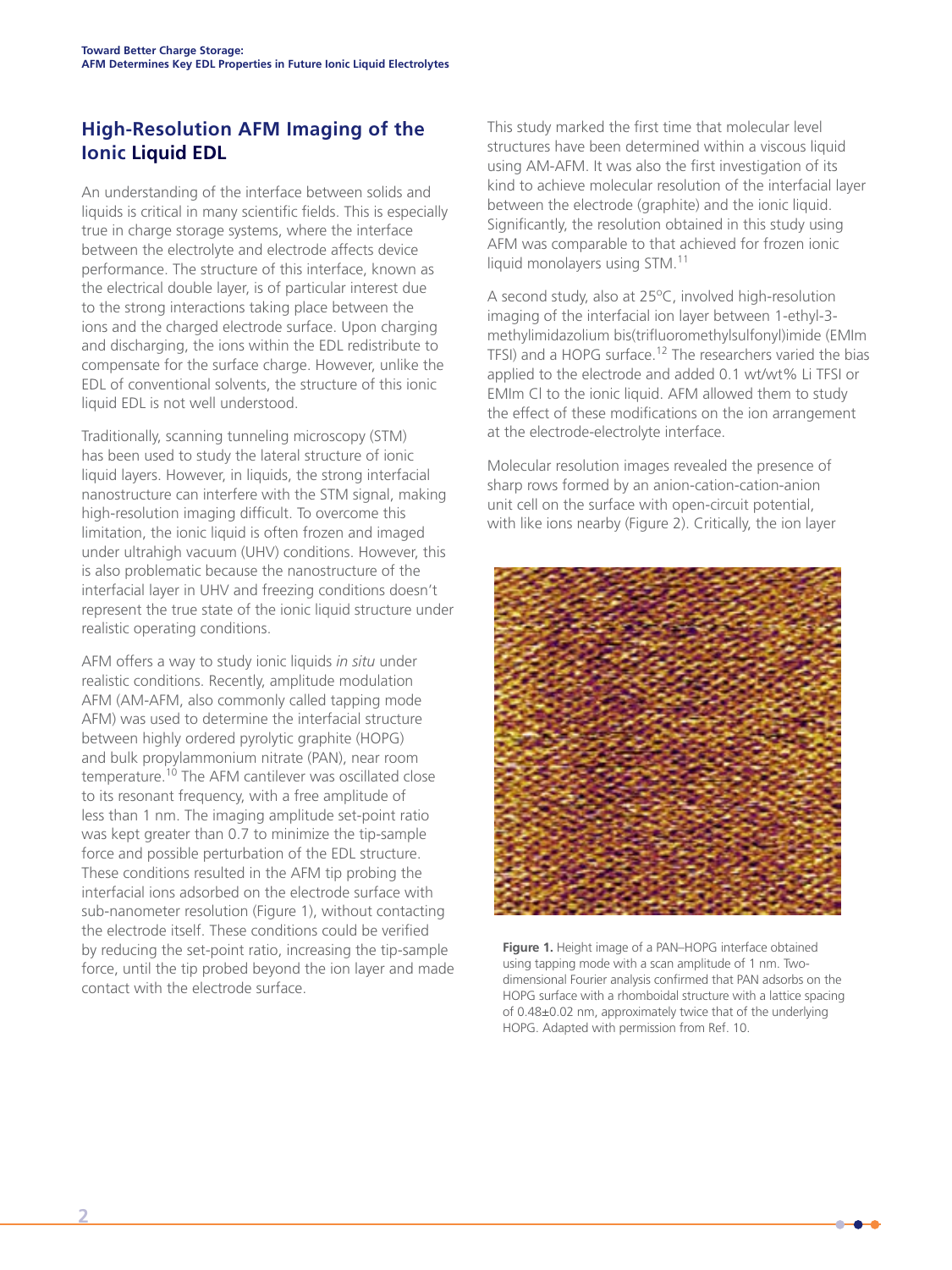nanostructure changed with applied surface potential, or when low concentrations of CI<sup>-</sup> or Li<sup>+</sup> ions were present. This study also found experimental evidence to suggest there was an additional layer of cations on top of the ion layer in contact with the graphite electrode surface. This outer layer may screen the effect of the surface potential on the EDL nanostructure.

For the first time, *in situ* AFM allowed the researchers to distinguish between cations and anions on the electrode surface, as well as determine their exact positions within the ionic liquid layer. As expected, the structure of the ion layer at room temperature was much different from that of frozen monolayers determined by UHV STM.<sup>11, 13</sup> This work shows that AFM may prove to be a critical technique in defining the EDL of ionic liquids, an important step in their use in future electrochemical systems.

# **Probing Ion Layering with Force Curves**

Electrochemical capacitors (ECs) have advantages over batteries for energy storage, making them an important area of scientific investigation.<sup>14</sup> For example, they have higher power densities (10 kW kg<sup>-1</sup>) than batteries, and also charge and discharge faster. Unfortunately, their energy density is lower, so much of the work with ECs over recent years has focused on improving their energy density.15, 16 One approach is to increase the operating voltage of the EC using ionic liquid electrolytes, thus increasing the stored energy. Using ionic liquids is an advantage when compared to aqueous electrolytes, as applying too high a voltage to an aqueous electrolyte can cause electrolysis and form dangerous hydrogen gas. Ionic liquids can withstand much higher voltages without breaking down. These higher voltages translate into higher energy densities.

The capacitance of ECs is affected by the electrical double layer, which will ultimately be a key factor determining EC performance in future energy storage devices. Further analysis of the EDL will enable the development of models that explain electrochemical behavior and how ionic liquids can be used for electrochemical storage. As an example, scientists might get a better idea of defects in the ion layering. The ion layer is not perfectly uniform, so we need to study this and how these imperfections improve or degrade performance.



**Figure 2.** Tapping mode phase images of the IL Stern layer adsorbed to a graphite (HOPG) substrate for both, (Left) the pure IL (EMIm TFSI) and (Right) for an IL solution with added chloride anions (EMIm TSFI + 0.1 wt/wt % EMIm Cl). These images were taken at open circuit potential (OCP) (i.e. with no applied bias), corresponding to 0.26 V vs. Pt for the pure IL and 0.42 V vs. Pt for the solution with added chloride anions. For the pure IL (Top), the phase image reveals alternating pattern of two rows of stiffer regions (lighter areas- example rows highlighted in red) followed by two rows of more compliant regions (darker areas- example rows highlighted in gray). Addition of chloride ions (Bottom) changes this structure, resulting in a pattern of two stiffer rows, one compliant row, one stiff row, then one compliant row. Additional work at applied potentials above and below the OCP (not shown here) ascertained that the stiffer rows must correspond to the IL cations and the more compliant rows correspond to the IL anions. Adapted with permission from Ref. 12.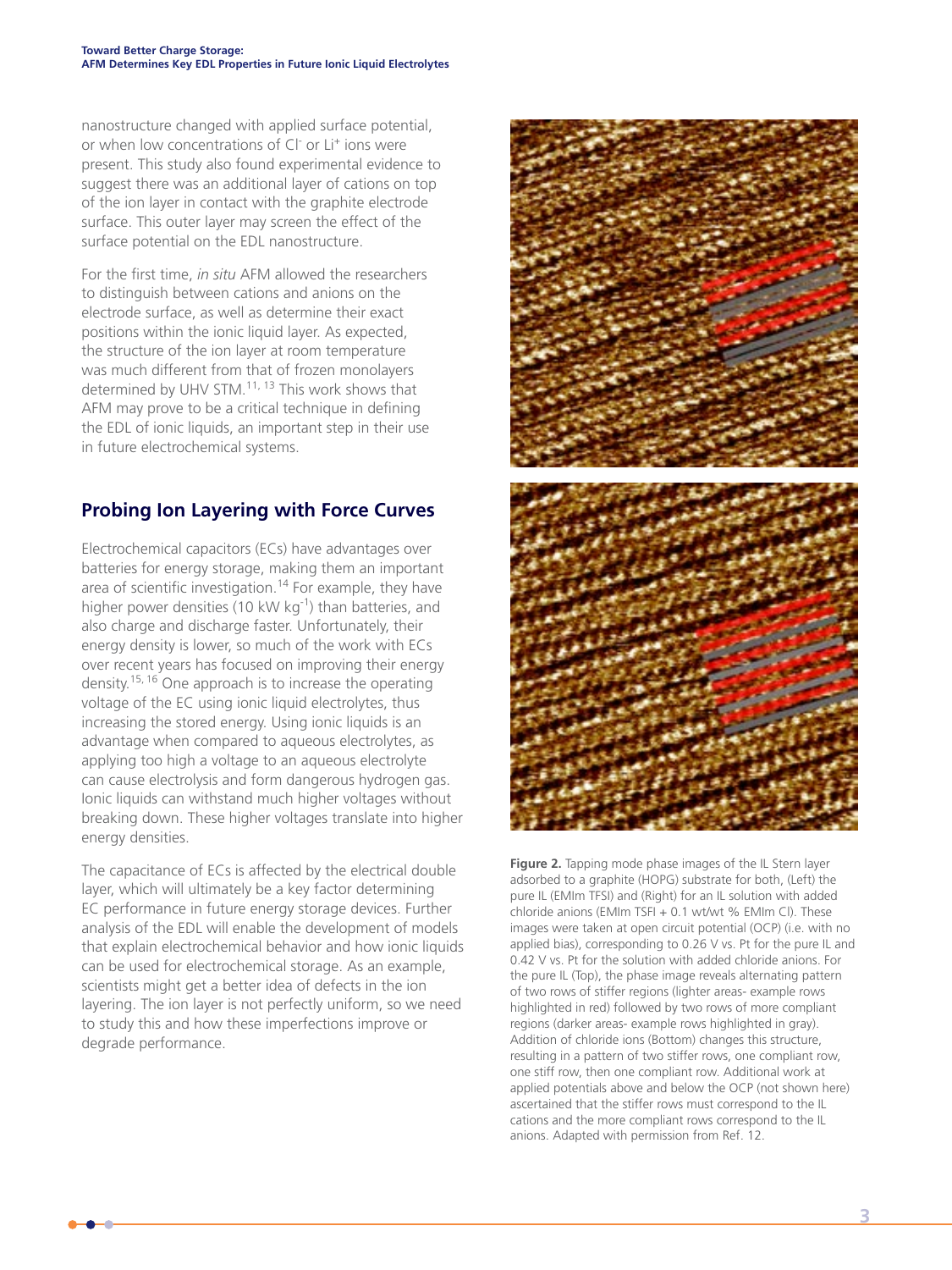The structure of the EDL of an ionic liquid as a function of distance to the electrode surface can be studied using force distance (F-D) curves, which was done on HOPG as a model system for carbon-based EC electrodes.17 The bias evolution of the ion layering was probed by plotting F-D curves using AFM, shown in Figure 3. The authors gave particular attention to the reproducibility of the F-D curves, something that is often neglected in other AFM studies.

By applying a potential, the authors were able to study the reconstruction of the ion layers using a combination of molecular dynamics (MD) simulations and AFM experiments. The researchers highlight the excellent agreement between the MD simulations and AFM experiments.

Specifically, the team used AFM to perform force-distance spectroscopies in a droplet of EMIm TFSI ionic liquid on HOPG. In this case, F-D curves were measured at rates between 0.1 and 0.3 Hz, and experiments were performed with uncoated silicon nitride cantilevers with a spring constant of 0.38 N/m. For comparison, curves were aligned along the y-axis to be at zero force far away from the sample.

The F-D curves were used to determine the ion layer positions within the EDL of EMIm TFSI. The first layer was measured to be 0.37 nm from the HOPG surface, with subsequent layers spaced 0.7 nm apart. Two-dimensional histograms were also calculated using 50 F-D curves and showed impressive reproducibility. These statistics were compared with molecular dynamics simulations to obtain a thorough understanding of the ionic liquid EDL on biased and unbiased graphite surfaces. This step is necessary to fully interpret the F-D curves and identify the ion layers.

This combination of MD simulation and experimental AFM force-distance spectroscopy allowed the authors to determine the individual ion layers as anion or cation. Results of the MD simulations suggested the ion layers closest to the electrode surface consisted of anions and cations in two distinct orientations. They also found the arrangement of cations and anions in the layer closest to the surface differed at +1 V and -1 V, when compared with the potential at zero charge. This was attributed to the existence of a Coulombic force between the ion and the electrode. Finally, the ions in subsequent layers (after the first layer) have a characteristic anion-cation pair spacing of about 0.7 nm.

Significantly, the authors suggest this study may allow the future analysis of the ion layering in electrochemically relevant systems for ECs. They suggest that all aspects of the EDL may be investigated using AFM techniques, further improving our understanding of charge storage mechanisms in the field of energy storage.



**Figure 3.** Details of single force−distance curves. (a) Single approach and retract curve showing multiple ion layers. (b) Single force separation plot of curve shown in (a), and 2D histogram of 50 consecutively measured force curves (c). Adapted with permission from Ref. 17.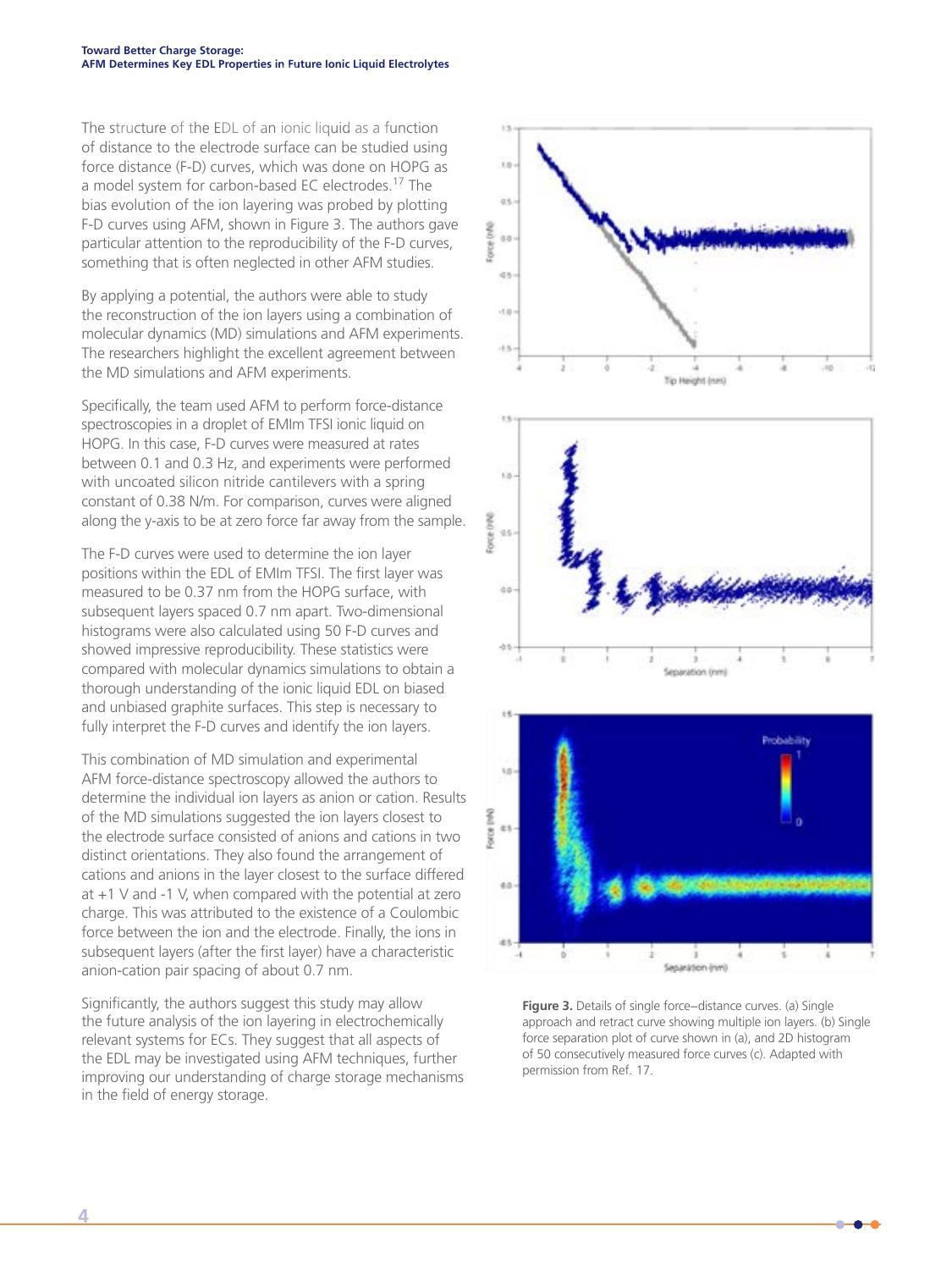# AFM Determines Key EDL Properties in Future lonic Liquid Electrolytes<br>**Using photothermal excitation to improve**<br>**AFM cantilever response in ionic liquids AFM cantilever response in ionic liquids**

As shown by examples here, AFM is a powerful tool for high-resolution imaging of the ionic liquid EDL structure. However, one instrumentation challenge in these experiments is that ionic liquids are highly viscous compared to water, a more common medium used in AFMs. The high viscosity increases hydrodynamic drag on the cantilever, which means more energy must be directed to the cantilever to drive its oscillation in AC modes (e.g. tapping mode). Most AFMs use a piezoelectric actuator near the cantilever to drive its oscillation (called piezoacoustic excitation). However, the high drive amplitude needed in ionic liquids tends to excite other mechanical resonances in the AFM besides the cantilever. These contaminate the cantilever frequency response with outside resonances, complicating operation and interpretation.

For the best results, it's important the cantilever response is free of these extraneous peaks and that it remains stable with time. A solution is to use photothermal excitation to drive the cantilever directly, instead of the more common piezoacoustic excitation. Photothermal excitation uses a secondary laser focused near the base of the cantilever. The power of this laser is modulated at the resonant frequency of the cantilever, exciting the oscillation by creating a small thermal expansion/ contraction. Other mechanical resonances are not affected, so the resulting cantilever response is clean and stable. In fact, photothermal excitation has been shown to improve the signal when imaging in viscous ionic liquids using AM-AFM.<sup>18, 19</sup>

The use of photothermal excitation in AFM to study the ion layering was demonstrated with the ionic liquid EMIm TFSI on both mica and HOPG surfaces.<sup>20</sup> The researchers used AFM to carry out dynamic force-distance and smallamplitude force-distance (SAFD) spectroscopies within the aforementioned systems, with the goal of determining how the substrate (surface) influences the components of resistance to squeeze.

Using F-D spectroscopy, the group was able to measure and compare the layered structure of EMIm TFSI on mica versus HOPG (Figure 4). Significantly, they found stronger and more numerous nanostructure layers on mica, which the group attributed to the stronger surface charge. Significant reproducibility was obtained in the F-D data sets using photothermal excitation, with the authors using 50 data sets for their analysis.

![](_page_4_Figure_6.jpeg)

Figure 4. (from top to bottom) Amplitude, phase, kts, and bts for the cantilever response in EMIm TFSI on mica (left) and HOPG (right). The charge-mediated layers on mica are stronger than the templated layers on HOPG. This leads to an increase in resistance to local flow on mica as the preferentially oriented molecules interlock with each other. On HOPG, the opposite effect is observed, wherseby the ionic liquid has a slight reduction in flow resistance in the presence of the wall. Adapted with permission from Ref. 20.

The authors noted two important differences between this study and one of their previous investigations that used piezoacoustic excitation instead of photothermal excitation.21 The most fundamental difference is the previous work was unable to resolve the ionic liquid structure at a HOPG interface due to the aforementioned contamination of the cantilever by outside resonances. A more subtle benefit is piezoacoustic excitation must drive the base of the cantilever with a large amplitude to achieve even a small tip amplitude in the viscous ionic liquids. In that case, interpreting the tip motion requires subtracting the cantilever base movement, which itself is difficult to measure accurately. But when photothermal excitation is used, motion of the base is nonexistent and so this makes the analysis simpler and more exact.